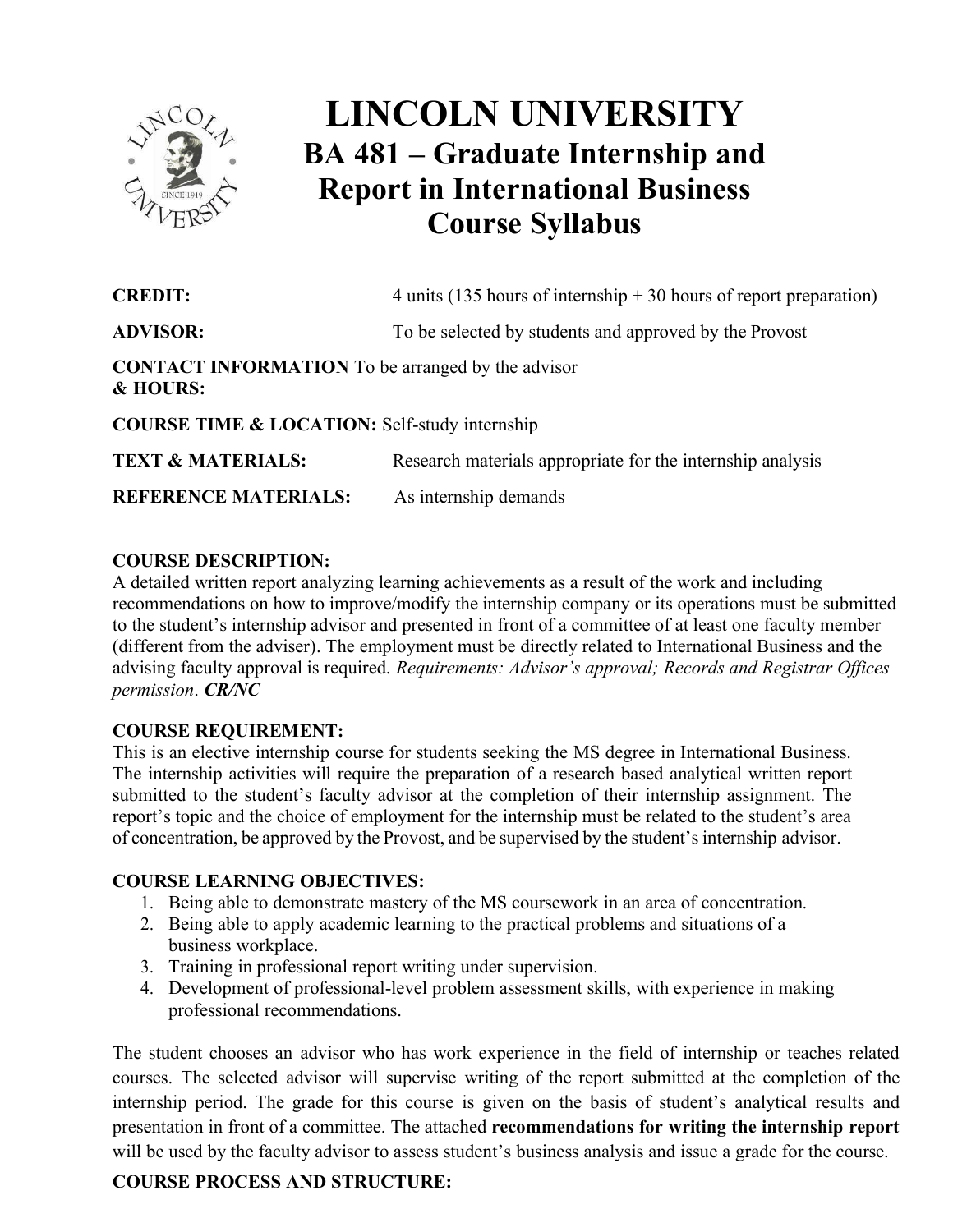1. During the initial registration, students taking a graduate internship course should submit the following documents to the Records Office:

A). **Proposal Approval Form** filled in by the student and by the proposed LU faculty advisor (The form is attached);

B)\*. A **job offer letter** from the host organization with the name, title, full contact information, and signature of a person responsible for hiring in the company;

C)\*. Completed **Agreement for Internship** signed by the work supervisor and the LU faculty advisor (form is attached).

\***NOTE:** The **Job Offer Letter** and **Agreement for Internship** form must be submitted within **30 days**  after the classes begin. Failure to submit these documents at appropriate time may result in cancellation of the internship. These documents are not required for registration if the actual work was performed earlier and only the report should be written.

- 2. During the internship terms, students should submit the **Progress Form (form is attached)** to the Registrar Office at the appropriate times (described in the form), filled in and signed by the LU faculty advisor.
- **3.** The internship report shall have three components: descriptive, analytical, and documentary. Each of these components must be complete. The analytical component will be weighted as 50% of the grade for the report, with the descriptive and documentary components each weighted as 25% of the grade for the report. Grade is assigned by the advisor and reviewer.
- 4. The student's advisor must sign off certifying the completion of the internship requirements and suggest the presentation and a committee/reviewer for it.
- 5. The student's advisor may request the student to make corrections or revisions to their written report before assigning a grade if necessary.
- 6. The extension of the internship to the second term is allowed only if at least 60% of the work has been completed at the end of the initial internship term. If the achieved percentage is less than 60%, a grade **Y** (no basis for grade) or **NC** (no credit) will be given for the internship course. In such cases, students wishing to continue the internship in the subsequent academic term will have to re-register this course (4 units) in that term.
- 7. If the students change either the internship employer (company) or LU faculty advisor, they must re-register the course as stated above in 6.
- 8. If the achieved percentage is 60% or above in the first internship term, and if the student wishes to continue working with the same employer and LU faculty advisor, the course can be extended for one additional term with 1 unit.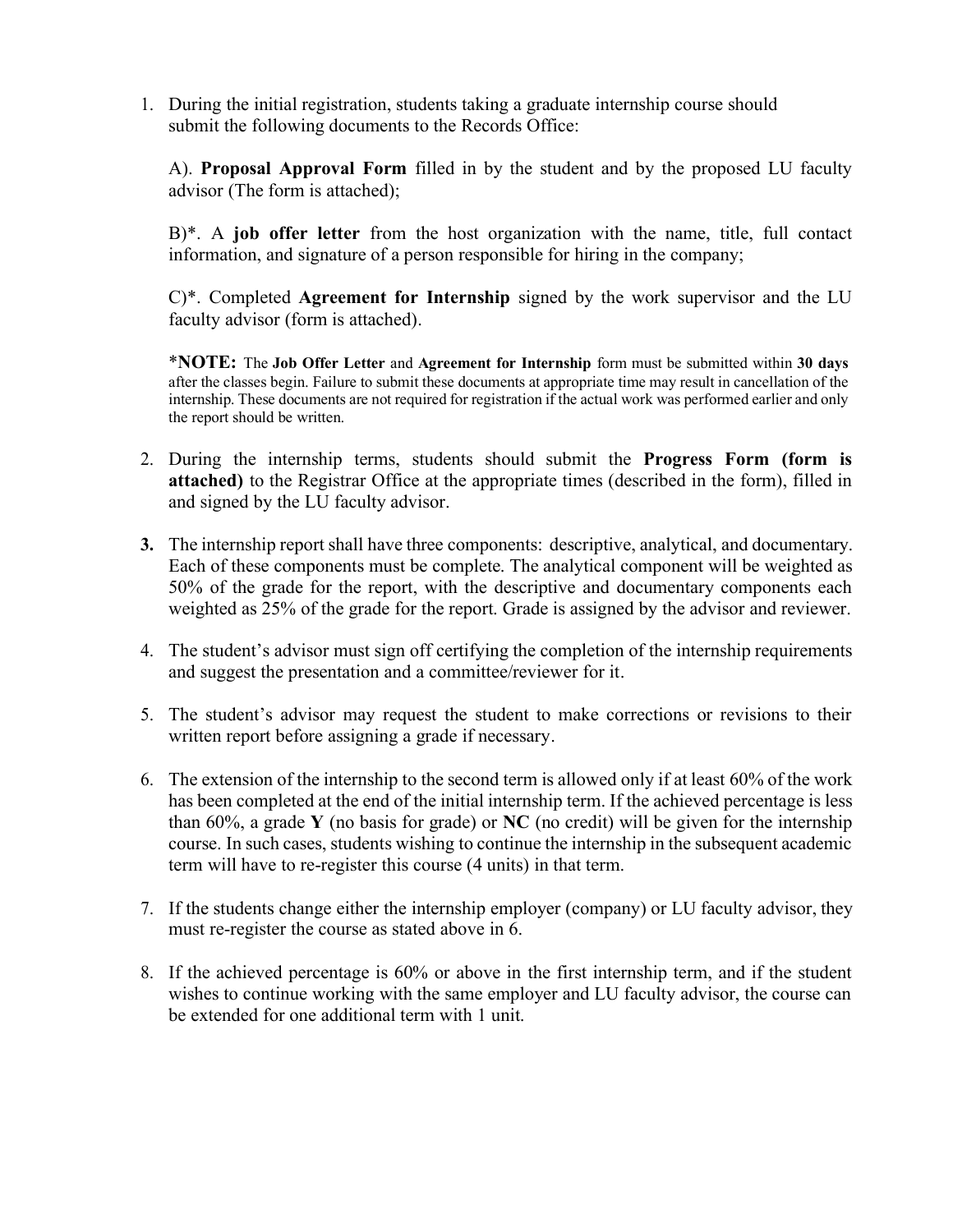- 9. If the internship is continuing with the same company and the original job offer did not specify the expiration date of the work, a new job offer letter is not required for the next term with the student's personal statement declaring that it is the same company internship.
- 10. The **Intern's Evaluation** form should be submitted to the Registrar and Records Offices after completion of the course.

# **COURSE LEARNING OUTCOMES (CLOs):**

 **CLO 1:** Students are expected to gain applied knowledge in the area of International Business (IB) through real-life work experience. **Evaluation by employer.**

 **CLO 2:** Developing an ability to decide which theories, ideas, or concepts might be applied to the world of real business in the field of their concentration and to assess the efficiency of the tool(s) learned. To be able to apply course-learned theoretical knowledge and find practical solutions to problems at the workplace.

 **CLO 3:** Being able to identify and demonstrate clear examples of leadership and management styles to promote good working relations and a productive work environment. Students are expected to develop skills for communication to clients, supervisors, and peers.

 **CLO 4:** Students are expected to make practical suggestions on how to improve operations, management, or leadership styles in order to increase efficiency at their place of internship.

#### **Internship report and presentation evaluated by the adviser and committee.**

## **COMPONENTS OF THE REPORT:**

#### **Descriptive Component:**

The report's descriptive component should introduce the report and be brief in relation to the central analytical component of the work. These questions should be addressed in the introductory descriptive summary: What is the background and specific business of the company and/or department in which the internship was performed? What work was performed for the company? What was the intern's job title? What were the internship duties, work assignments, and projects completed? Why/how were these tasks important to the organization? Why were they assigned? Why are they significant? What courses completed at Lincoln University were the most or the least applicable to the internship? What distinctions between classroom education and on-the-job internship experience would you make? Finally, how did the internship contribute to the student's career goals? The faculty advisor may require additional descriptive text.

#### **Analytical Component:**

The analytical component, the major focus of the report, requires the student to address a specific topic, subject, issue, question, or problem related to the work of their internship placement. This topic may be based on work assigned the student by the internship supervisor or on an additional analysis of an issue related to the internship. This topic must be selected in consultation with the faculty internship report advisor by the end of the first month of the internship. The analytical component should relate academic knowledge to practical experience. Its purpose is to help the student develop written and analytical skills. The student will not only gather information but interpret, organize and present it clearly and understandably. Whatever style of analysis is undertaken with the approval of the faculty advisor, the analytical component must conclude with specific practical recommendations related to the matter analyzed.

#### **Documentary Component:**

All documentation necessary to demonstrate the fulfillment of all University and work place requirements should be attached to the report. This should include a copy of the original internship proposal as well as any assessment made of student work by student or others, especially if the